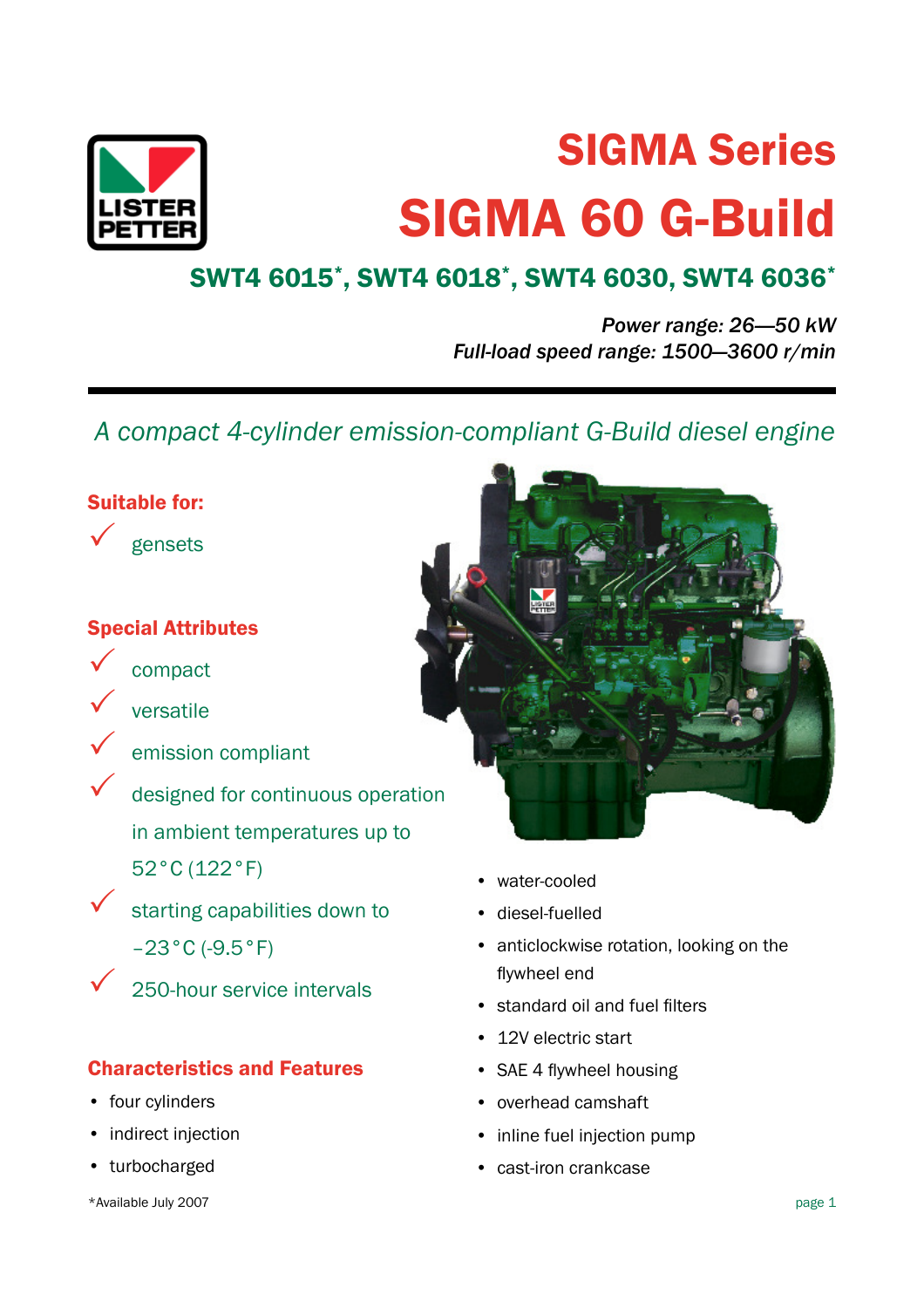#### SIGMA 60 G-Build Technical Data Sheet

#### Standard Equipment

- **■** flywheel with ring gear
- low oil-pressure switch
- fuel filter/agglomerator
- inlet and exhaust manifolds
- **•** spin-on lubricating-oil filter
- mechanical fuel-lift pump
- internal crankcase breather system
- self-vent fuel system
- crankshaft-driven lubricating-oil pump
- combustion chamber glow plugs
- Operators' Handbook

## Emissions Compliance

- EU Stage 2
- USA (in preparation)

#### Warranty

- standard: two years from delivery
- optional: five years from delivery (conditions apply)

| <b>Technical Data</b>                                        |                      |                     |  |  |  |
|--------------------------------------------------------------|----------------------|---------------------|--|--|--|
| Type of fuel injection                                       | <b>Indirect</b>      |                     |  |  |  |
| <b>Number of cylinders</b>                                   | 4                    |                     |  |  |  |
| Firing order (number 1 cylinder is at the camshaft belt end) |                      | $1 - 3 - 4 - 2$     |  |  |  |
| <b>Aspiration</b>                                            |                      | <b>Turbocharged</b> |  |  |  |
| Direction of rotation, looking on the flywheel end           | <b>Anticlockwise</b> |                     |  |  |  |
|                                                              | mm                   | 90.0                |  |  |  |
| Nominal cylinder bore                                        | in                   | 3.54                |  |  |  |
| <b>Stroke</b>                                                | mm                   | 95.0                |  |  |  |
|                                                              | in                   | 3.74                |  |  |  |
| <b>Total cylinder capacity</b>                               | litre                | 2.417               |  |  |  |
|                                                              | in <sup>3</sup>      | 147.5               |  |  |  |
| <b>Compression ratio</b>                                     | 1:20.6               |                     |  |  |  |
| <b>Maximum full-load speed</b>                               | 3600                 |                     |  |  |  |
| Mean piston speed at 3600 r/min                              | m/sec                | 11.4                |  |  |  |
|                                                              | f/sec                | 37.3                |  |  |  |
| Oil consumption                                              | $g/kW$ h             | 0.7                 |  |  |  |
|                                                              | $lb/kW$ h            | 0.0015              |  |  |  |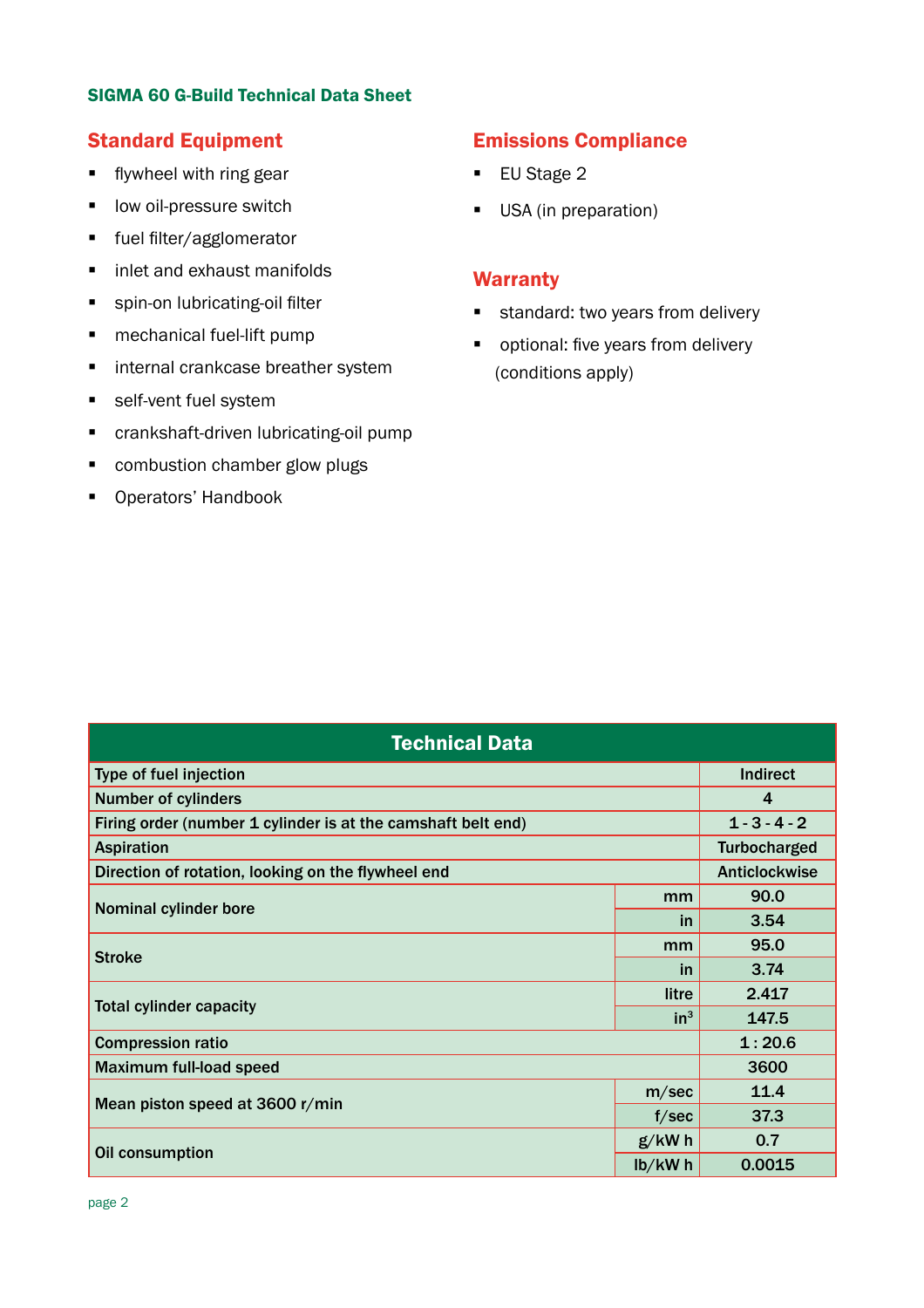#### SIGMA 60 G-Build Technical Data Sheet

| <b>Power Outputs and Fuel Consumption</b>                            |           |                  |                  |                  |                  |  |
|----------------------------------------------------------------------|-----------|------------------|------------------|------------------|------------------|--|
|                                                                      |           | <b>SWT4 6015</b> | <b>SWT4 6018</b> | <b>SWT4 6030</b> | <b>SWT4 6036</b> |  |
| r/min                                                                |           | 1500             | 1800             | 3000             | 3600             |  |
| <b>Fixed Speed</b><br><b>Continuous Power</b>                        | <b>kW</b> | 26.0             | 32.0             | 50.0             | 50.0             |  |
|                                                                      | bhp       | 34.9             | 42.9             | 67.0             | 67.0             |  |
|                                                                      |           |                  |                  |                  |                  |  |
| <b>Fixed Speed</b><br><b>Overload Power</b>                          | kW        | 28.6             | 35.2             | 55.0             | 55.0             |  |
|                                                                      | bhp       | 38.5             | 47.2             | 73.7             | 73.7             |  |
|                                                                      |           |                  |                  |                  |                  |  |
| <b>Fuel Consumption</b><br>(Fixed Speed,<br><b>Continuous Power)</b> | $g/kW$ h  | 269              | 269              | 290              | 295              |  |

#### Notes:

1 The overload capability applies to a fully run-in engine. This is normally attained after a running period of about 50 hours .

2 Power ratings measured at the flywheel and fuel consumptions, apply to a fully run-in, non derated engine without a radiator and fan fitted, and without power-absorbing accessories or transmission equipment.

Available July 2007

## Rating Definitions (ISO 3046)

#### 1. Fixed Speed Power - continuous speed (ICN)

The power in kW which the engine is capable of delivering continuously at the stated crankshaft speed, under conditions of 100 kPa barometric pressure, 30% relative humidity and 25°C air inlet temperature, provided that the engine is overhauled and maintained in good operating condition and that fuel to BS EN 590 Class A1 or A2, and lubricating oils to the correct performance specification and viscosity classification as recommended by Lister Petter Limited, are used.

#### 2. Fixed Speed Powers - overload power (ICXN)

The maximum power in kW which the engine is capable of delivering intermittently at the stated crankshaft speed for a period not exceeding one hour in any period of twelve hours continuous running, immediately after working at the continuous power, under the conditions specified in (1) above.

#### 3. Variable Speed - fuel stop power, continuous power (IFN)

The maximum power in kW which an engine is capable of delivering continuously at stated crankshaft speed, under the conditions as specified in item 1, with the fuel limited so that the fuel stop power cannot be exceeded.

#### 4. Variable Speed - fuel stop power, intermittent (IOFN)

The maximum power in kW which an engine is capable of delivering intermittently at the stated crankshaft speed, for a period not exceeding 1 hour in any period of 12 hours continuous running immediately after running at the Continuous Fuel Stop Power rating.

#### 5. De-rating

For non-standard site conditions, reference should be made to relevant BS, ISO and DIN standards.